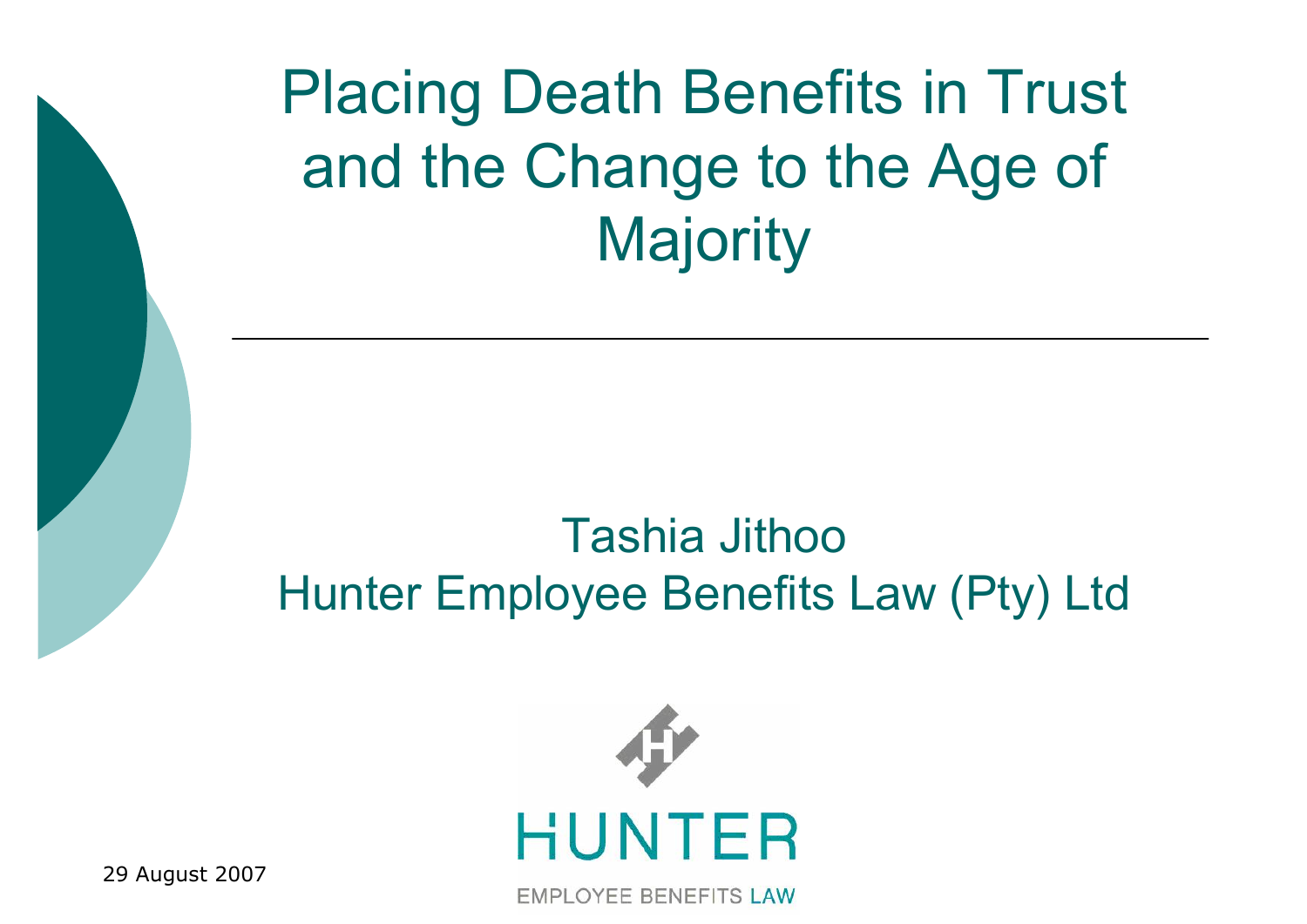

## Termination dates of trusts for minor and major beneficiaries

- $\circ$  Can the board fix the termination date for trusts beyond the beneficiary's age of majority, or place benefit in trusts for majors without their consent?
- o S37C regulates the distribution of death benefits:
	- (a) S37C(1) identifying dependants and nominees, and distributing or allocating the benefit amongst them.
	- (b)  $S37C(2)$  authorises payments into trust and provides that:

*"For purposes of this section, a payment by a registered fund to a trustee contemplated in the Trust Property Control Act, 1988 (Act No. 57 of 1988), for the benefit of a dependant or nominee contemplated in this section shall be determined to be a payment to such dependant or nominee."*

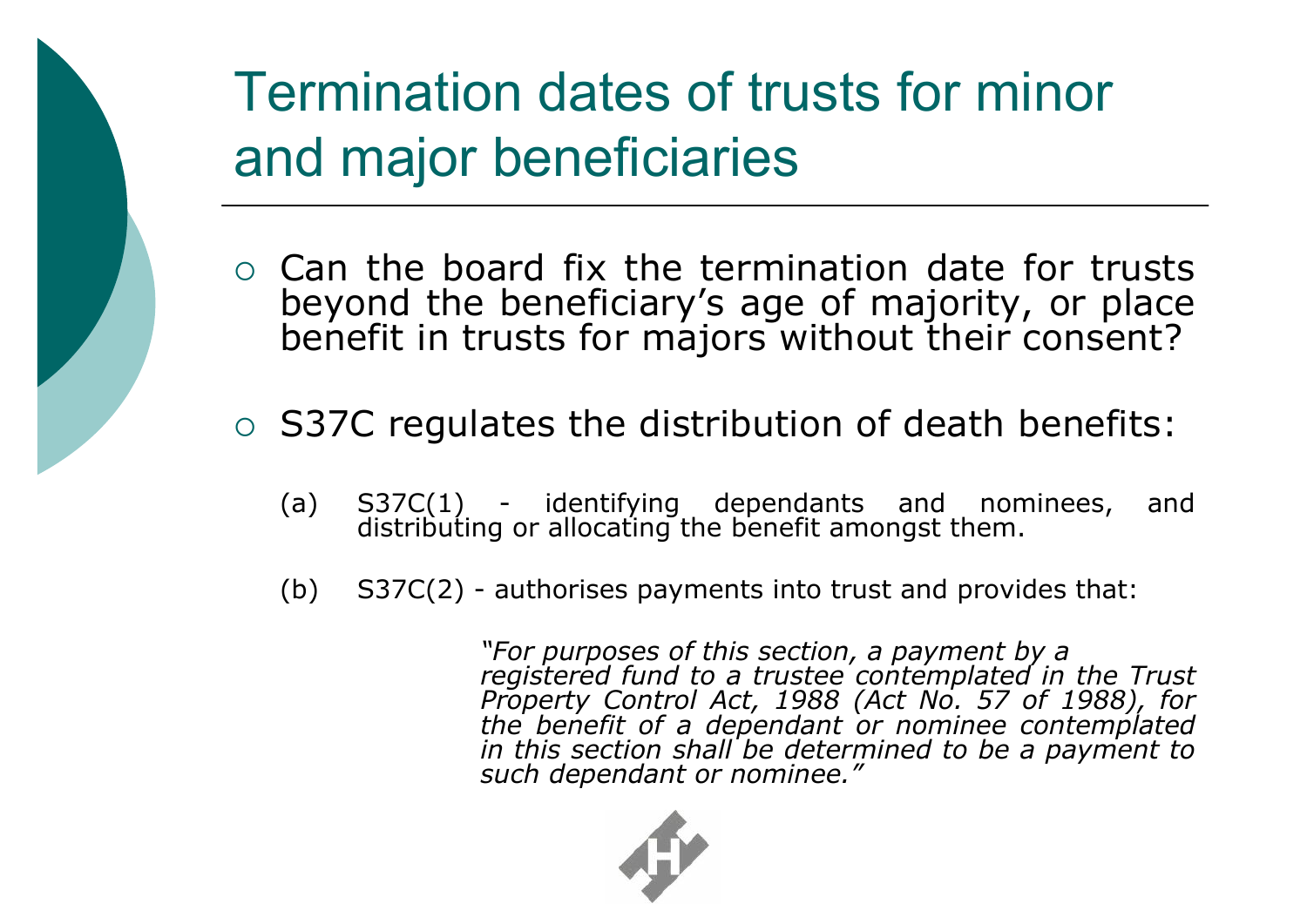### Termination dates of trusts for minor and major beneficiaries

 $(c)$  S37C(3) - regulates installment payments to minors by a board and requires that

> *"any balance owing to such a dependant or nominee at the date on which he or she attains majority or dies, whichever occurs first, shall be paid in full."*

- (d)  $S37C(4)$  regulates installment payments by the board to major beneficiaries.
	- $\circ$  requires their consent
	- $\circ$  written agreement must disclose the amounts of the payment, intervals of the payment, interest and other conditions.
	- $\circ$  cancelled by either party on 90 days notice and the balance of the benefit owing must be paid in full.

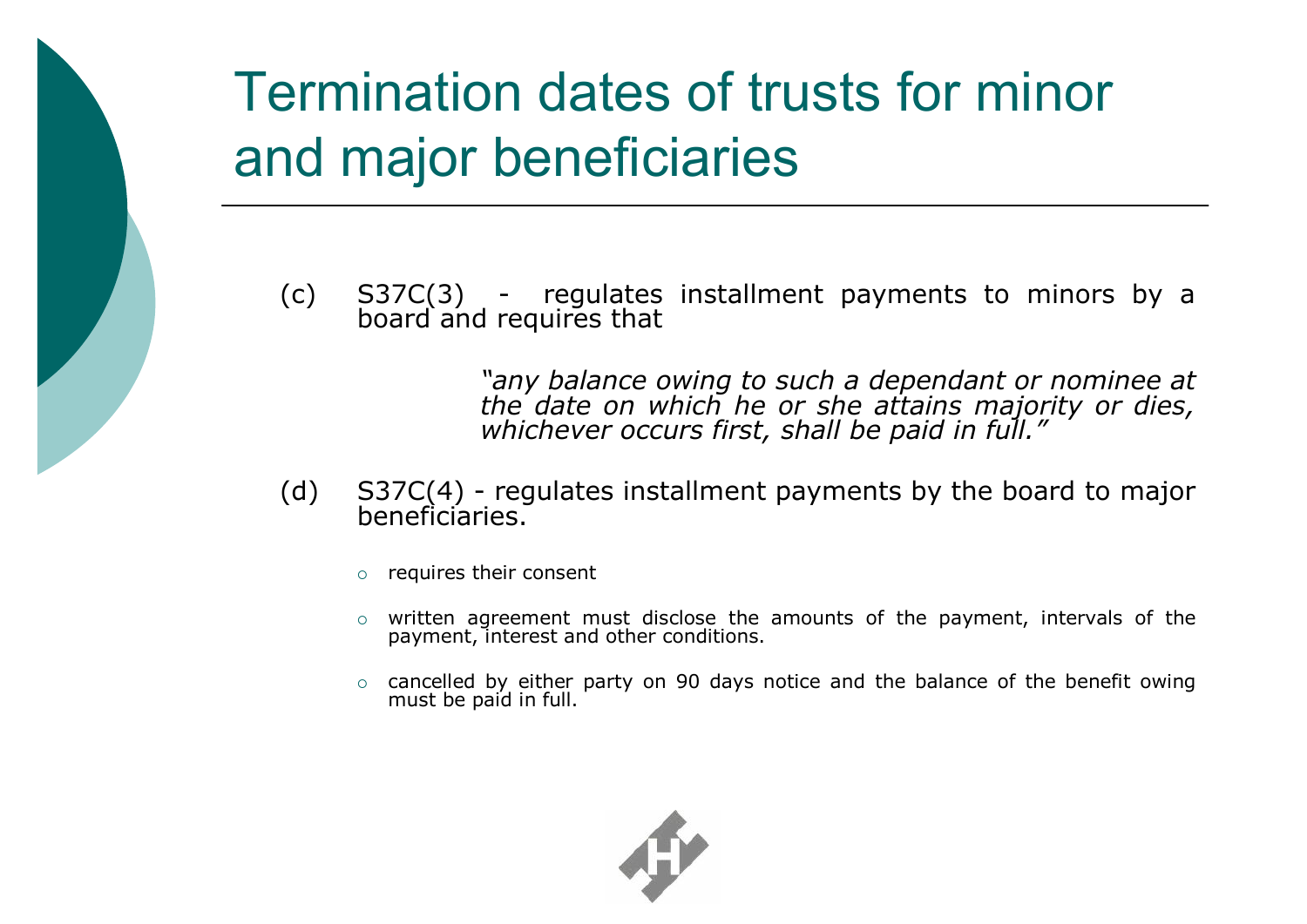

## Payment of major beneficiary's benefits into trust

° *Moralo v Holcim SA Provident Fund & others* (20 July 2007)

° *". . . before the board considers an alternative mode of payment there must be a good reason in law and fact as to why the option of direct payment should not be followed."*

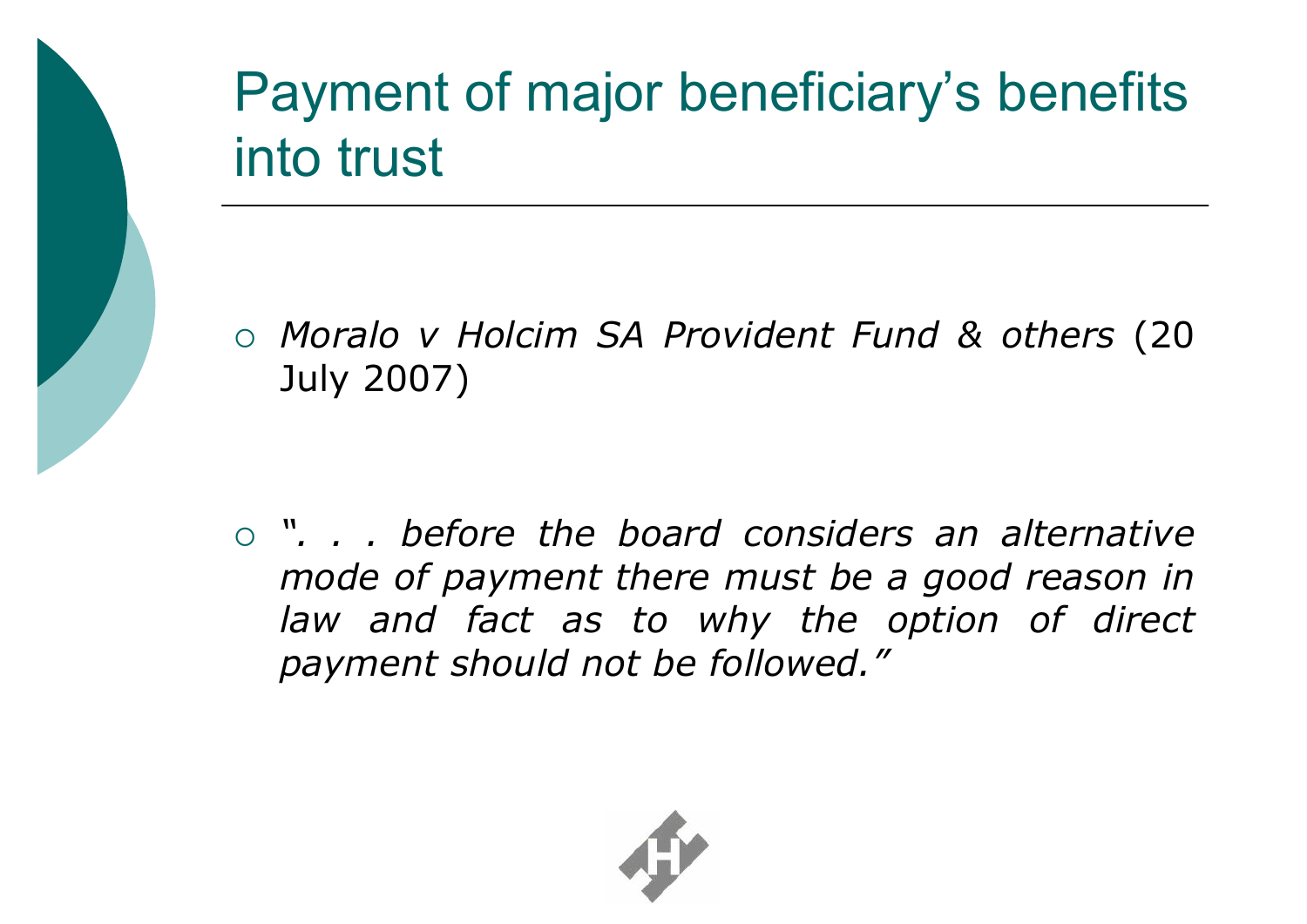#### Payment of major beneficiary's benefits into trust (continued)

° *"the direct payment of a major beneficiary's benefit is the default position which should be adopted save for exceptional circumstances. It is needless to state that the facts of each case must be carefully evaluated in determining whether to depart from the default position. Circumstances which may warrant payment of <sup>a</sup> major beneficiary's benefit into trust may be in instances where the beneficiary is labouring under a legal disability such as (but not limited to) prodigality, insolvency or mental disability consistent with the Mental Health Act 18 of 1973. However, since the direct payment of the benefit to the major should be the norm, any deviation therefrom has to be justifiable on legal or factual grounds.* 

*Our Courts are reluctant to interfere with the right of the major to control his/her own affairs. It does so only in circumstances where s/he is found to be incapable of managing his/her own affairs (See Ex Parte Oppel and Another 2002 (5) SA 125 (C))and authorities cited therein."*

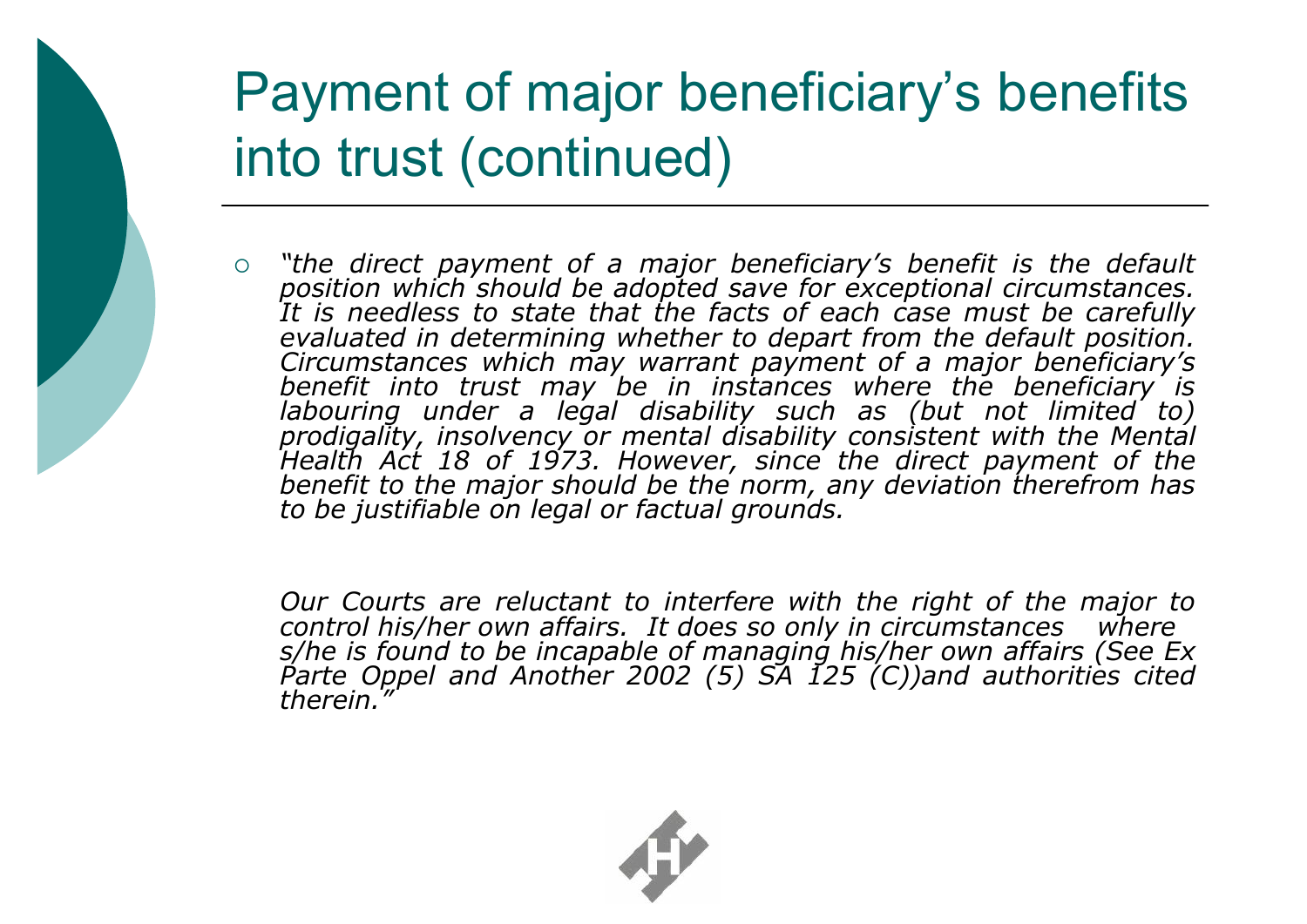The board's ability to place benefits in trust for a minor beyond his/her age of majority – s37C

- ° payments in cash to guardians unless good reason to deprive the guardian of this right and pay the benefit itself in installments in, or pay it into trust
- $\circ$  S37C(3) fund can retain and pay installments only until the minor reaches majority (or dies). No discretion to retain benefit beyond majority.
- $\circ$  When minor reaches majority, same treatment as major in terms of *Moralo*

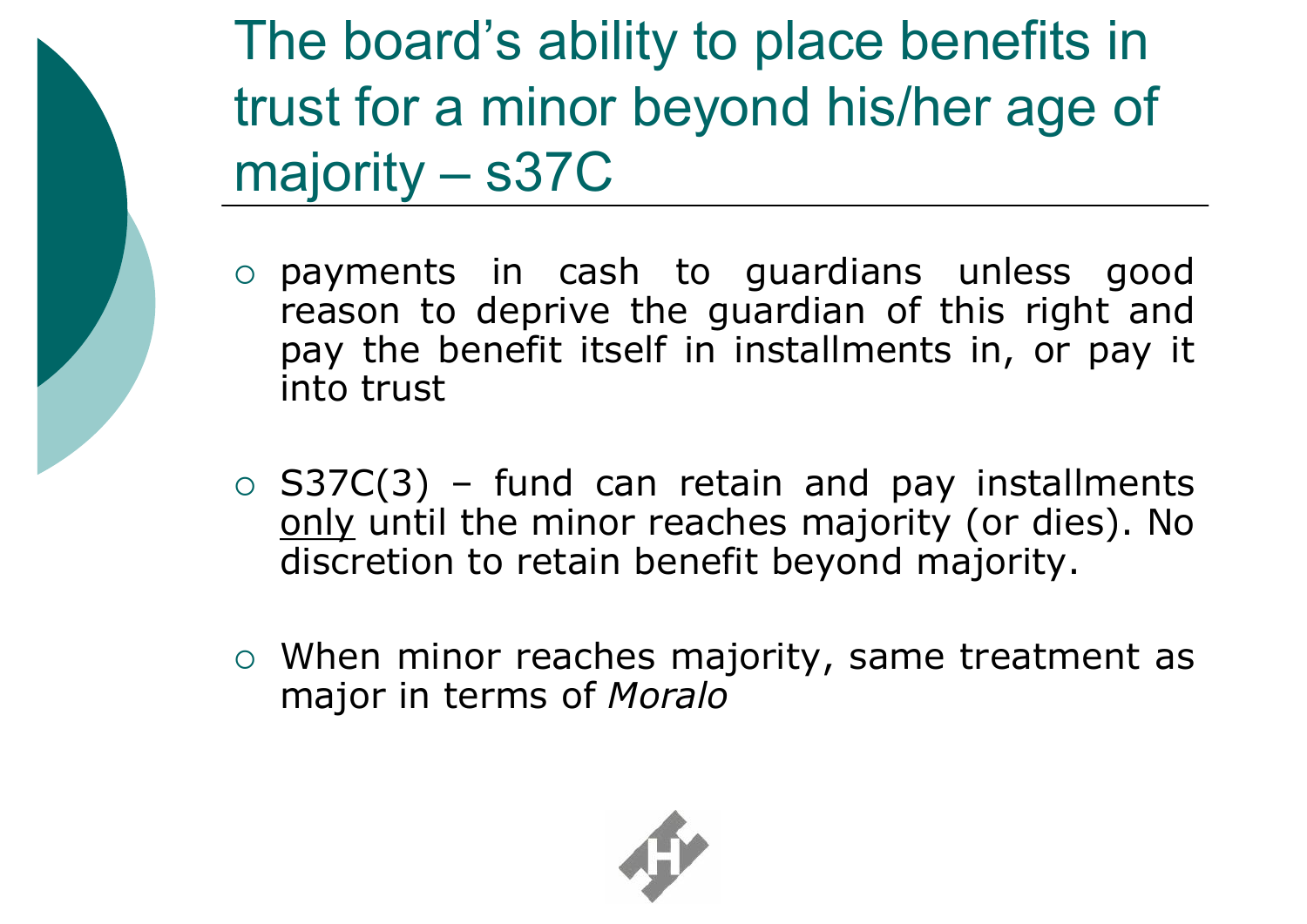The board's ability to place benefits in trust for a minor beyond his/her age of majority – s37C

 $\circ$  S37C(4) (installment payments) & S37C(2) (trust payments) – no indication that legislature intended that these sections grant different powers to the board

 $\circ$  S37C(2) - benefit can be paid "to a trustee contemplated in the Trust Property Control Act ... for the benefit of " a dependant or nominee. Does this allow payments into trust for any period if this is in the interests of, or for the benefit of, the beneficiary?

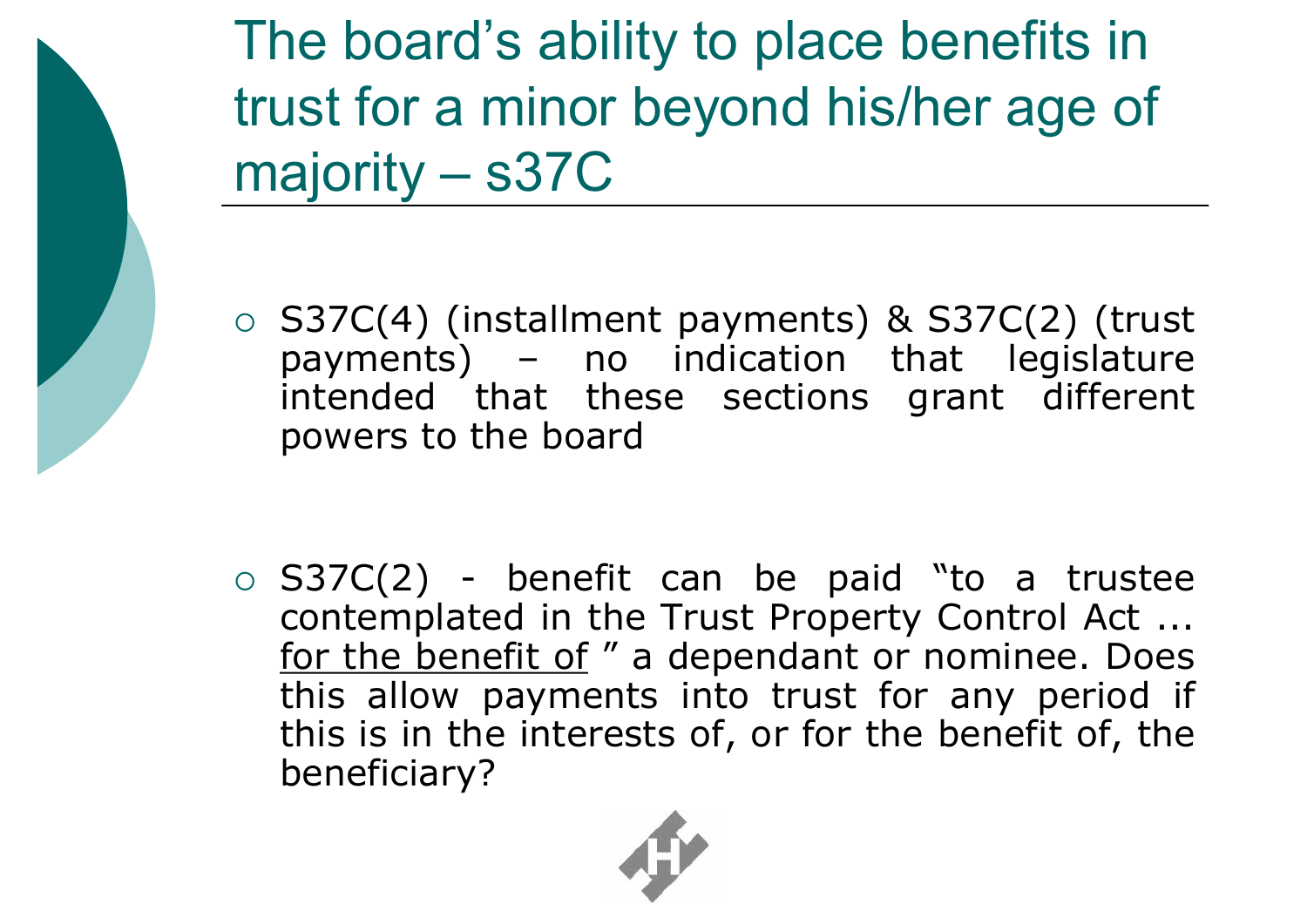The board's ability to place benefits in trust for a minor beyond his/her age of majority – s37C

- ° *Moralo* did not adopt this interpretation of  $s37C(2)$  wrt majors so cannot be the case wrt minors
- $\circ$  If this was the purpose of s37C(2) (trust payments), it should also have been clear wrt instalment payments and this is not so in s37C(4).
- $\circ$  Incongruous that legislature would limit board's powers to restrict beneficiary's right of access and control over his/her benefit (when it pays the benefit in installments) but allow the board to bypass limitations by paying into trust.

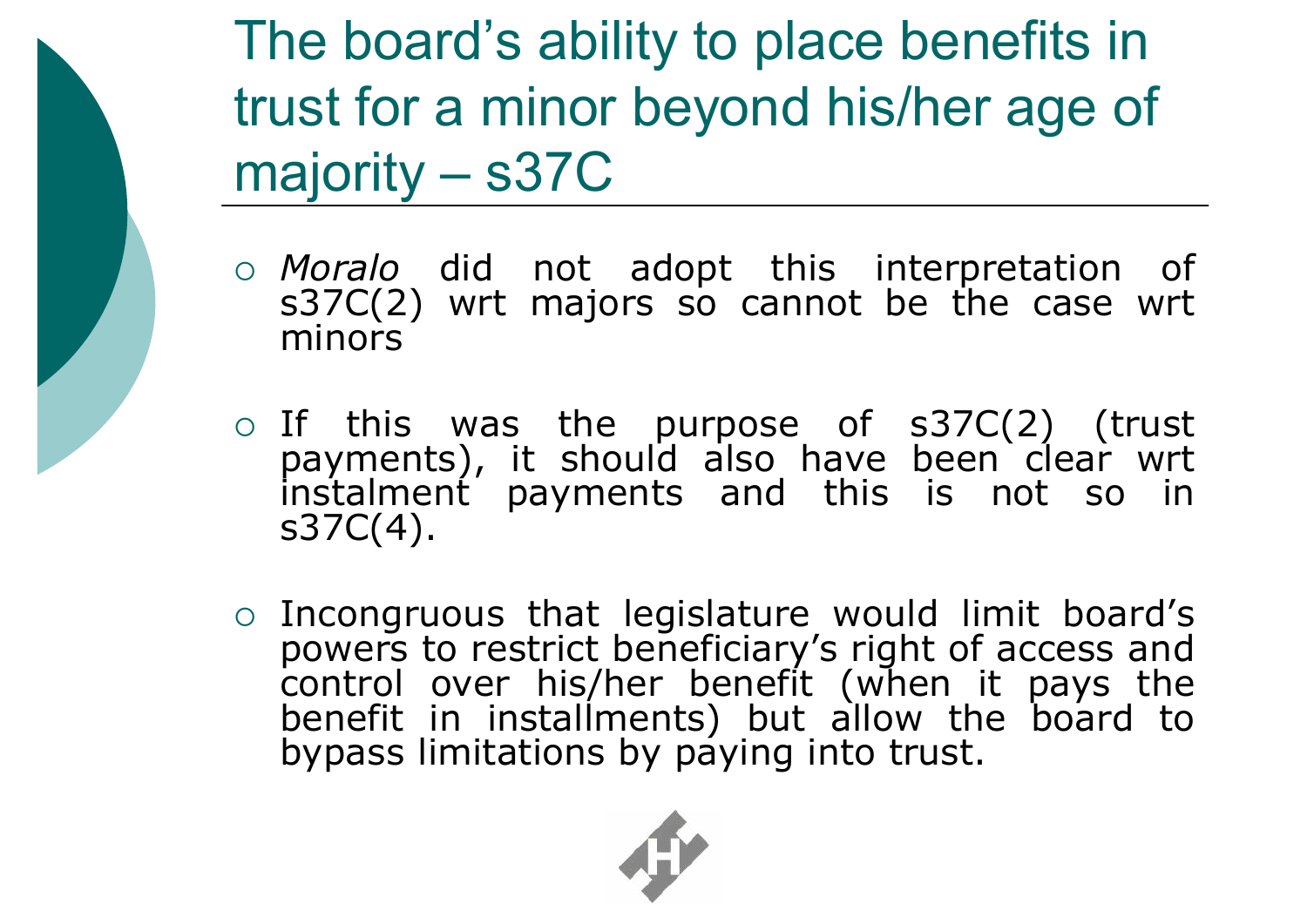

The board's ability to place benefits in trust for a minor beyond his/her age of majority – s37A

° Proviso to section 37A:

*"in the event of the member or beneficiary concerned attempting to transfer or otherwise cede, or to pledge or hypothecate, such benefit or right, the fund concerned may withhold or suspend payment thereof: Provided that the fund may pay any such benefit or any benefit in pursuance of such contributions, or part thereof, to any one or more of the dependants of the member of beneficiary or to a guardian or trustee for the benefit of such dependant or dependants during such period as it may determine."*

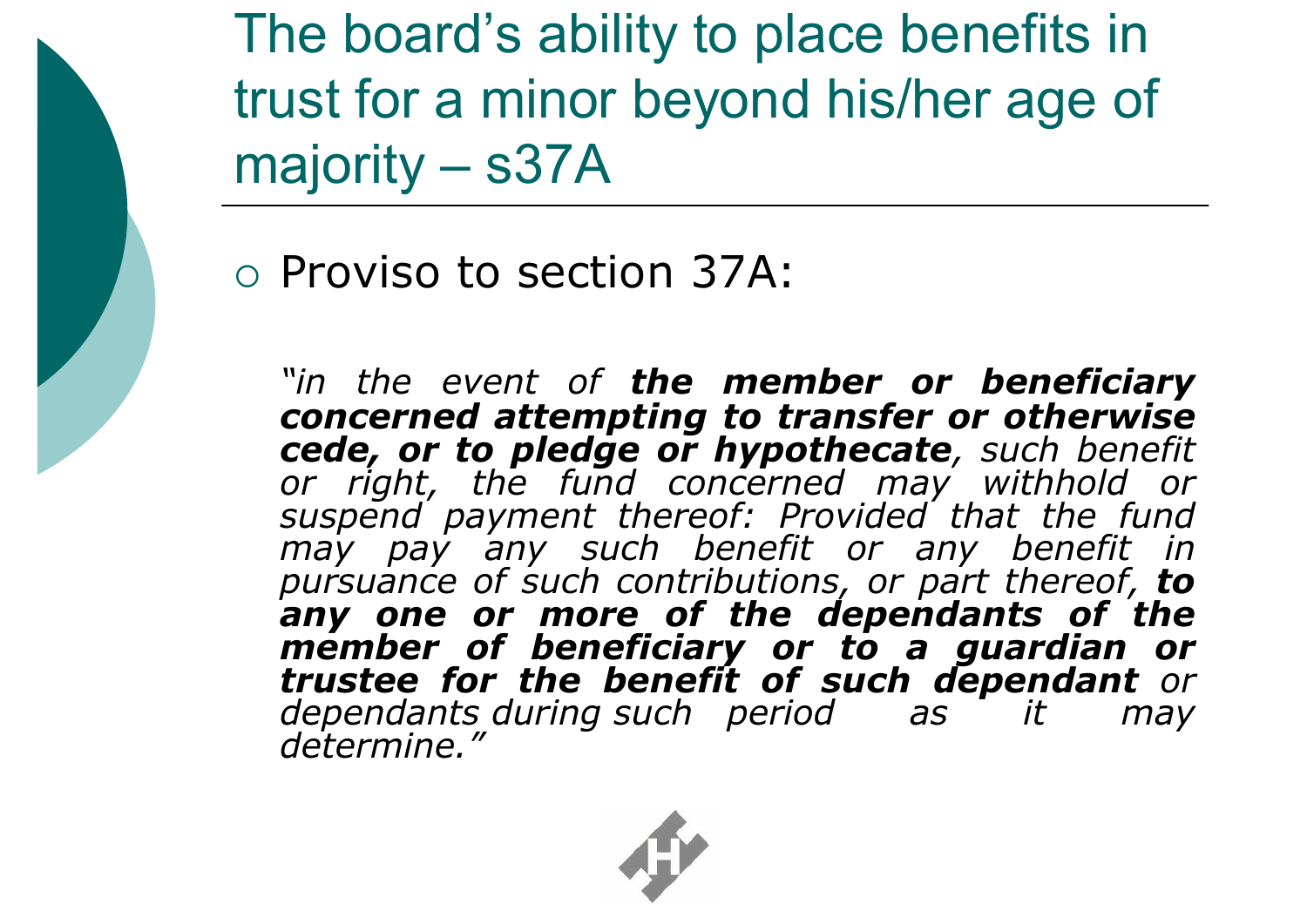# Practical Approach Going Forward

- o New trusts terminate at age of majority.
- $\circ$  If beyond age of majority legal disability must exist. If not, condition can only stand unless/until challenged by the major beneficiary. Board agrees to amendment. If challenged termination date taken to be amended by agreement.
- $\circ$  If board does not agree, condition can be treated as being of no effect because board has no authority to impose the condition.

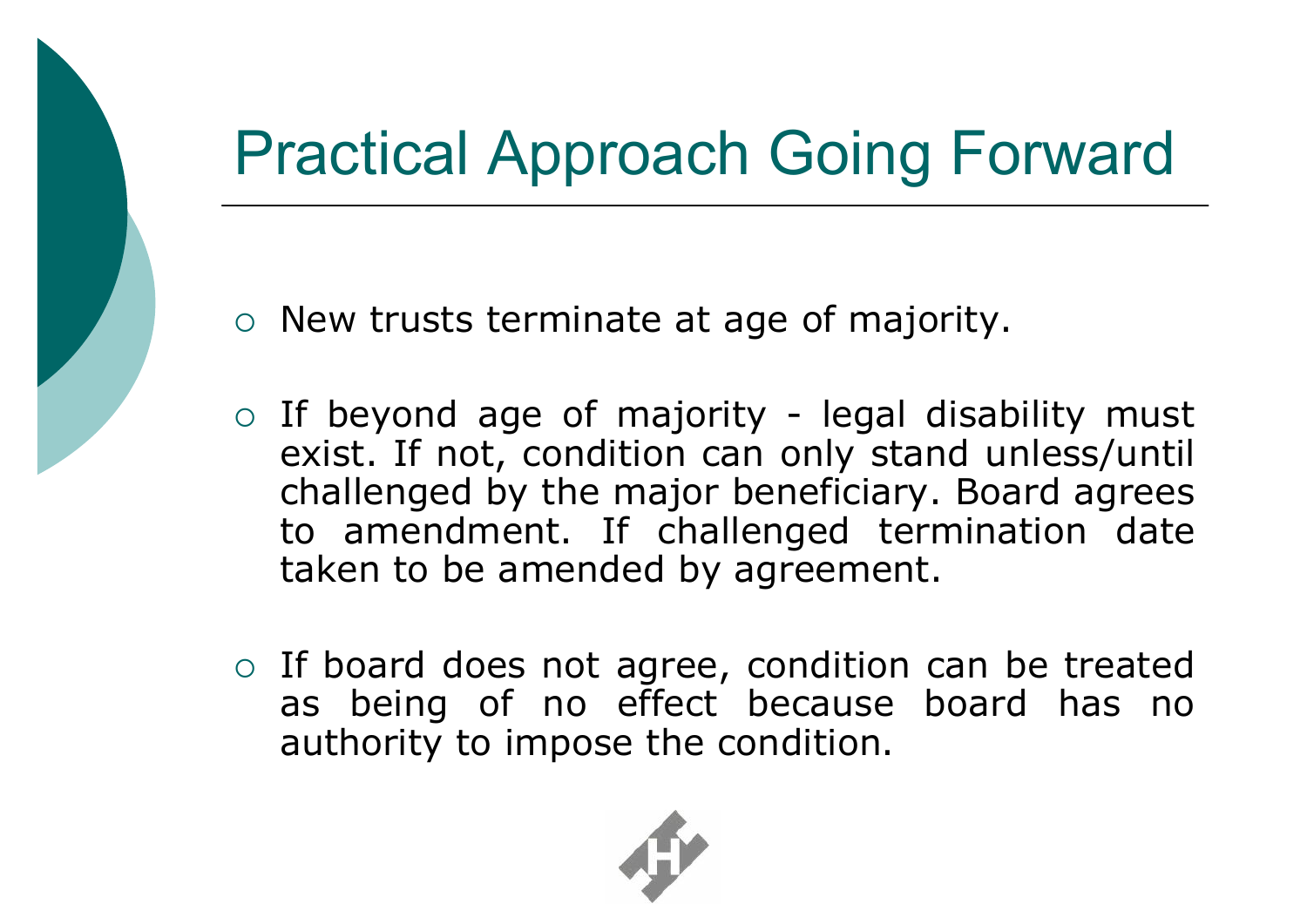

- $\circ$  1 July 2007 s17 of the Children's Act reduced the age of majority from 21 to 18
- ° Does this mean automatic termination of trusts already established for minors as at 1 July 2007 with a termination age beyond age 18?

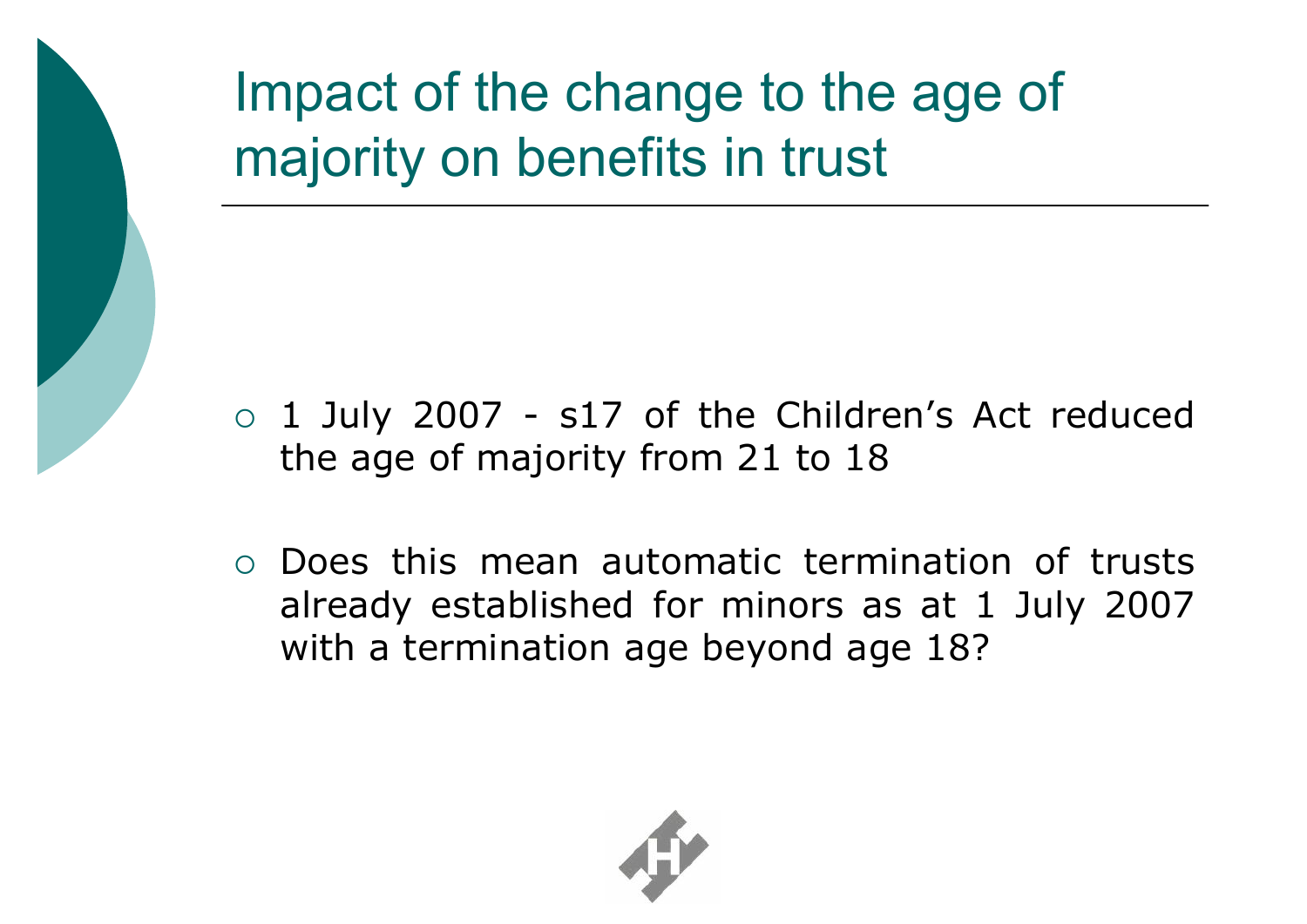

- o View One: Yes beneficiary is major in law so no basis to retain benefit in trust.
- ° Plausible if trust document referred expressly to "age of majority"
- ° But not necessarily so if trust document referred expressly to age 21

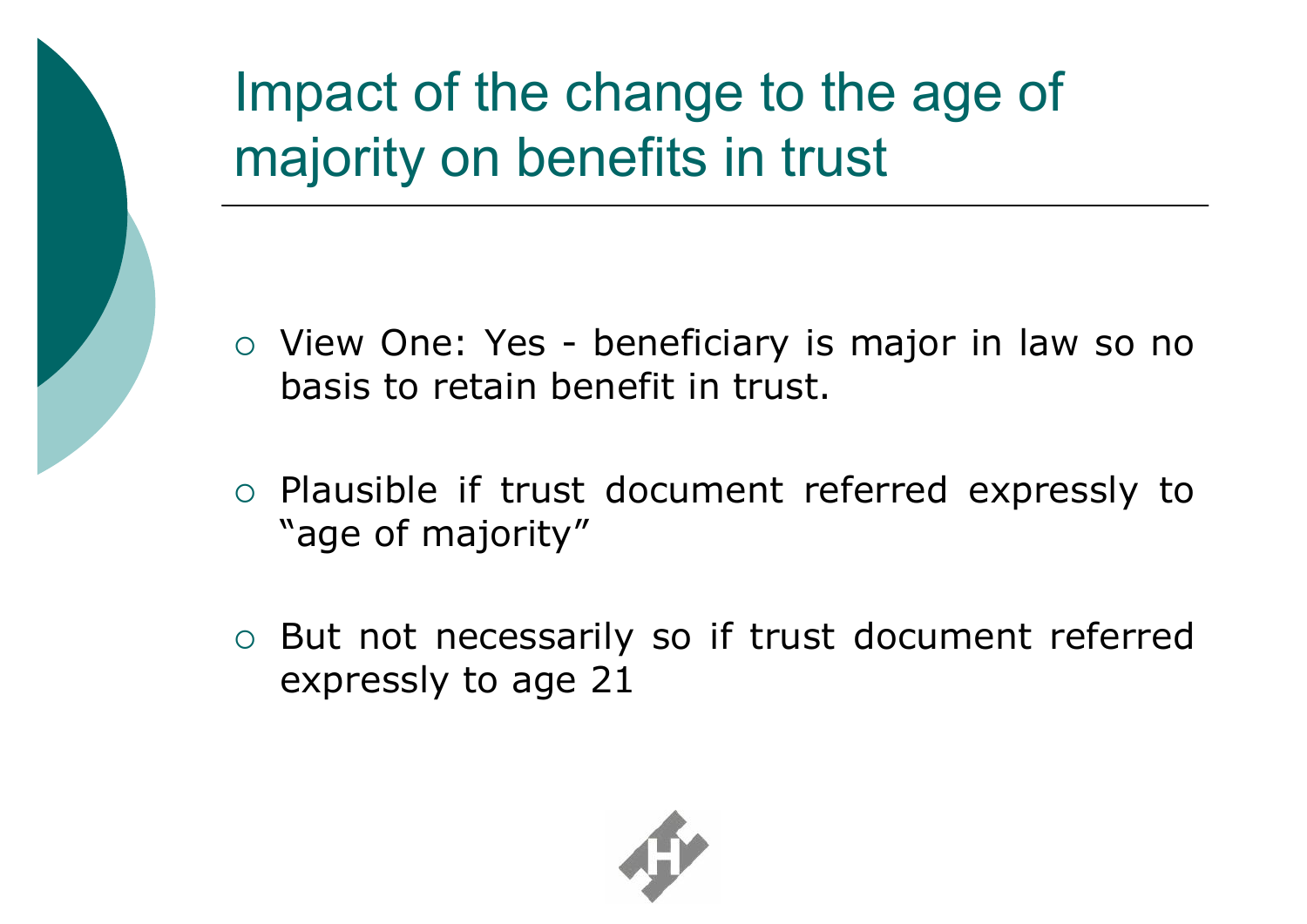

Trust already established at as 1 July 2007 with age 21 as termination date can only be changed if:

- it was unlawful at the time to fix age 21 as a termination age
- agreed variation of termination age;
- application to court to vary the termination age; or
- if the law has retrospectively or retroactively changed the age of majority

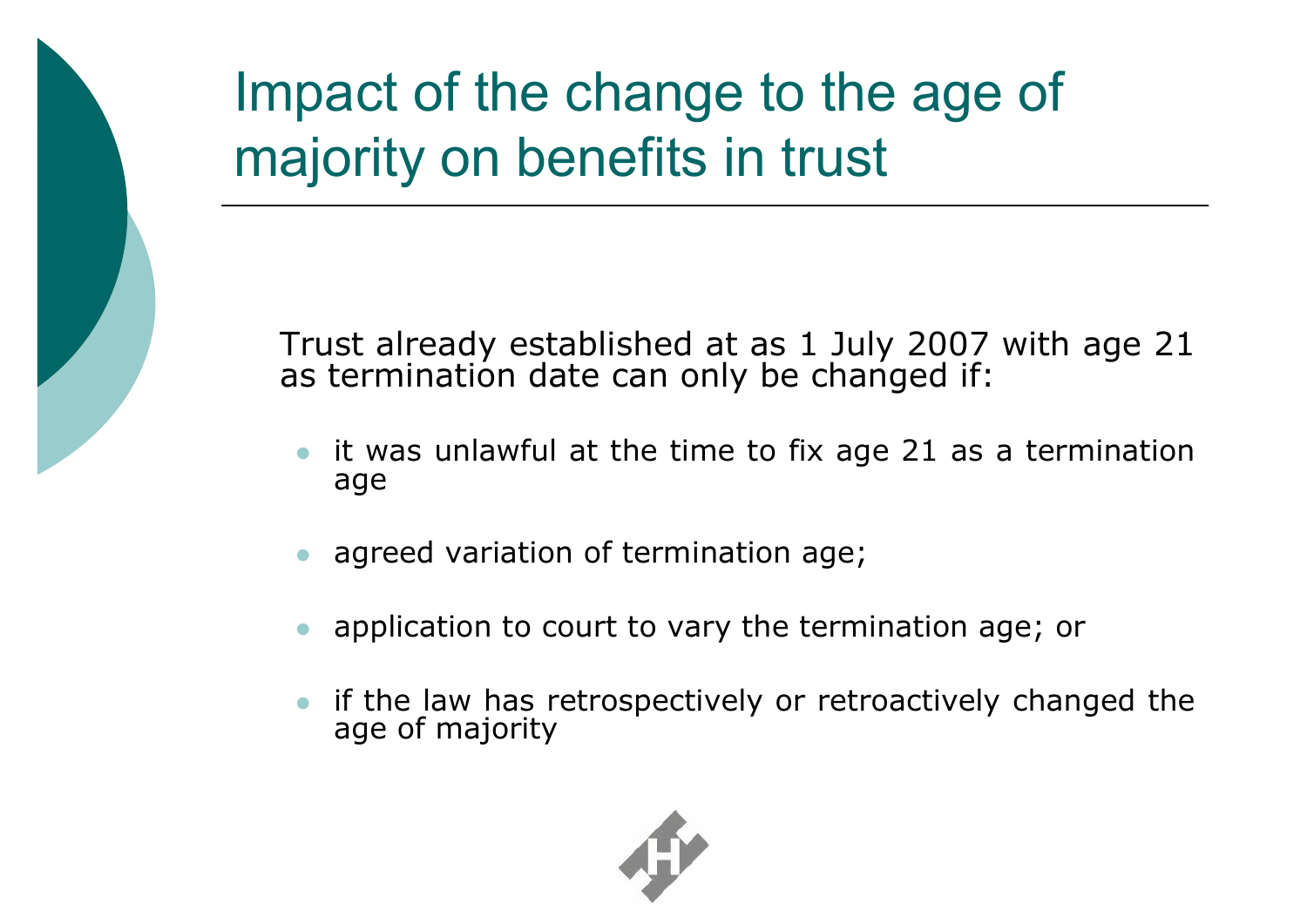

- o "Retrospective" effective from commencement date and changes the law for the future, but attaches new prejudicial consequences to a completed transaction.
- $\circ$  "Retroactive" operates 'backwards'. Makes the law different from what it was before the new law was enacted. Invalidates what was previously valid or vice versa.

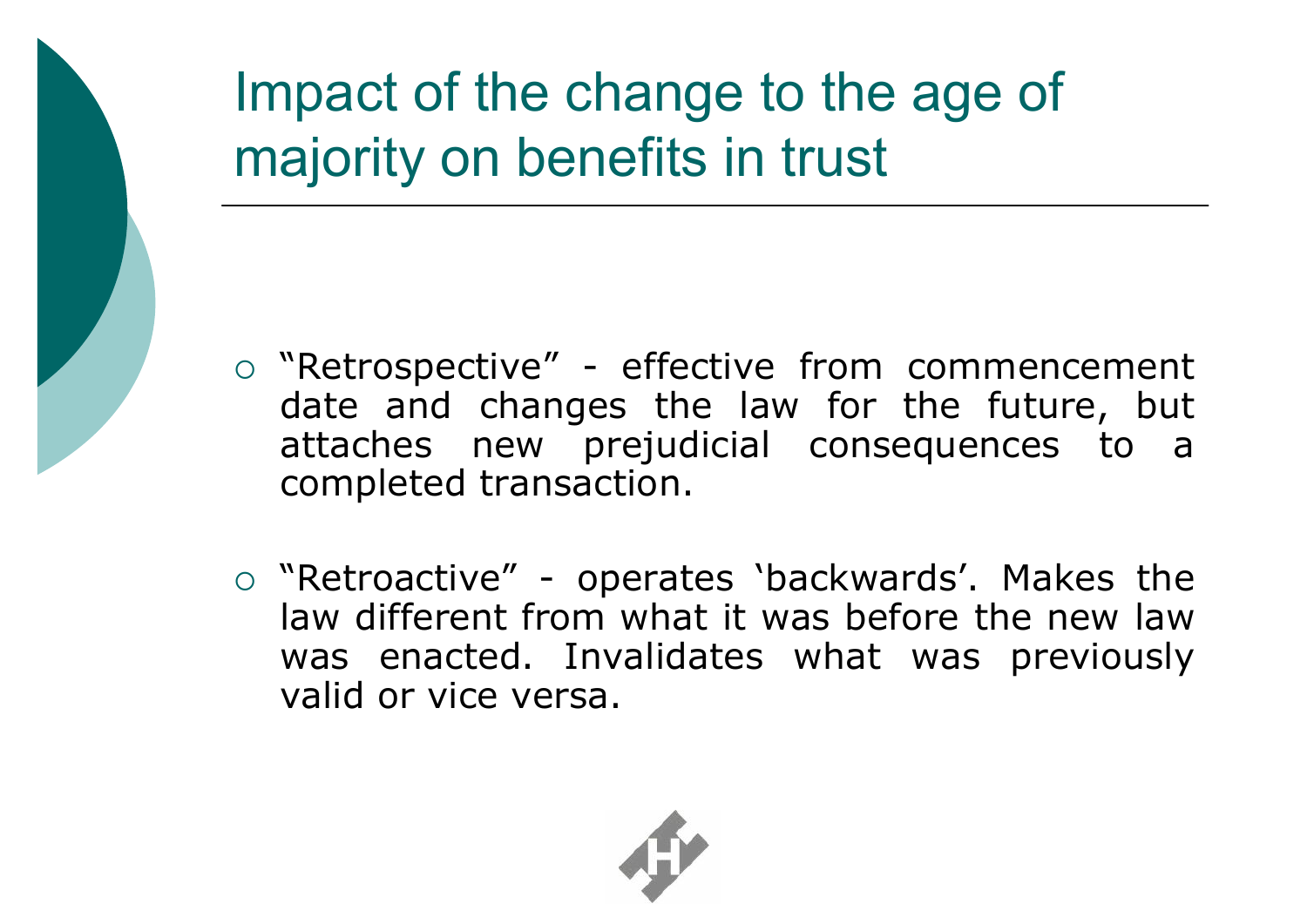

- ° General presumption against retrospectivity or retroactivity unless:
	- **•** merely explains or confirms past legal position;
	- **•** retrospective operation is provided for (either expressly or by necessary implication), or where legislation specifically deals with past matters and events;
	- **•** statute deals with procedural matters;
	- debate, and conflicting case law, where legislation confers benefits.

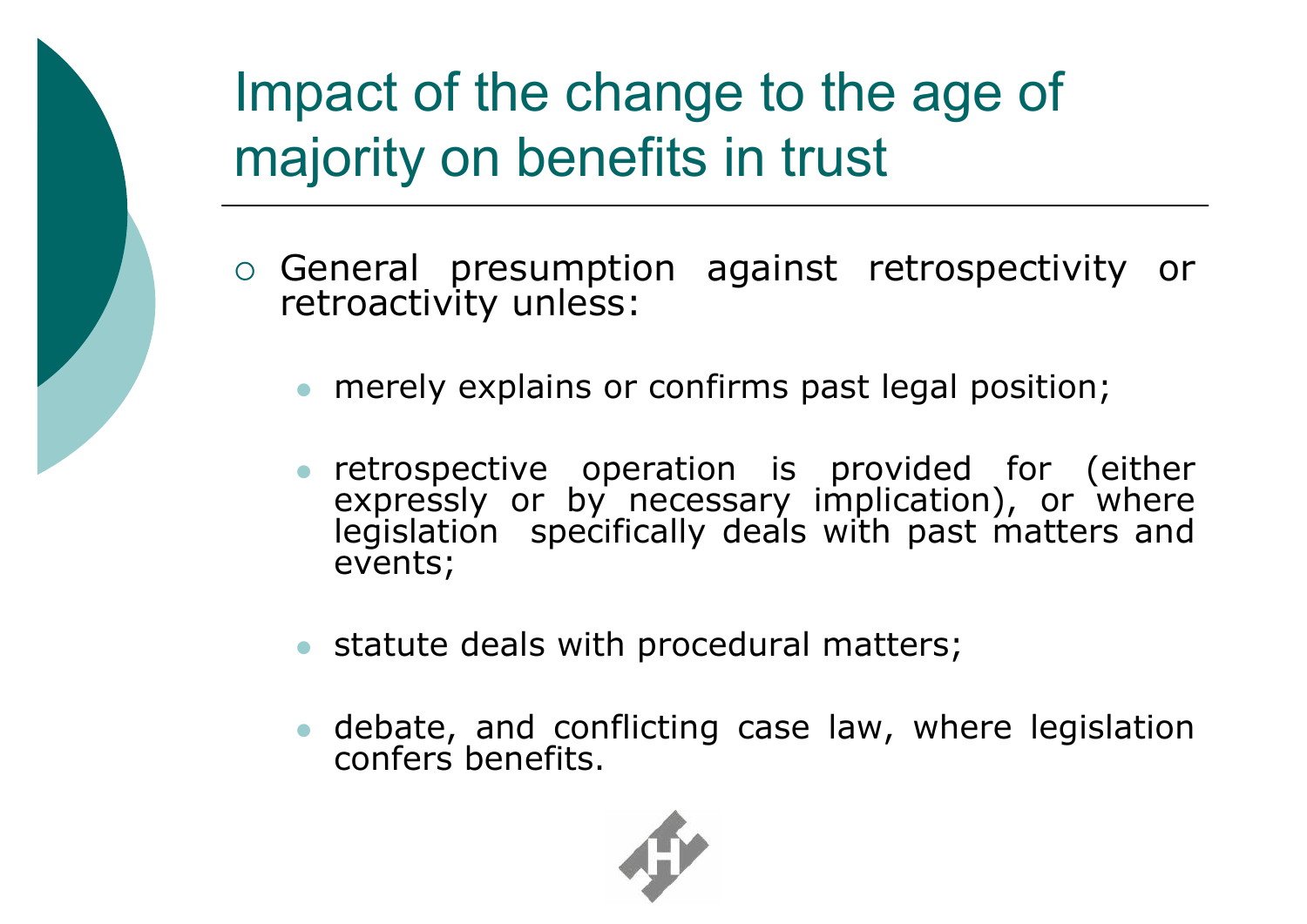

- $\circ$  Nothing to suggest that the reduction in the age of majority operates retrospectively or retroactively.
- $\circ$  Where a trust has already been established, the change to the age of majority does not automatically bring forward the termination date to age 18.
- $\circ$  The termination date can only be amended by agreement or application to court.

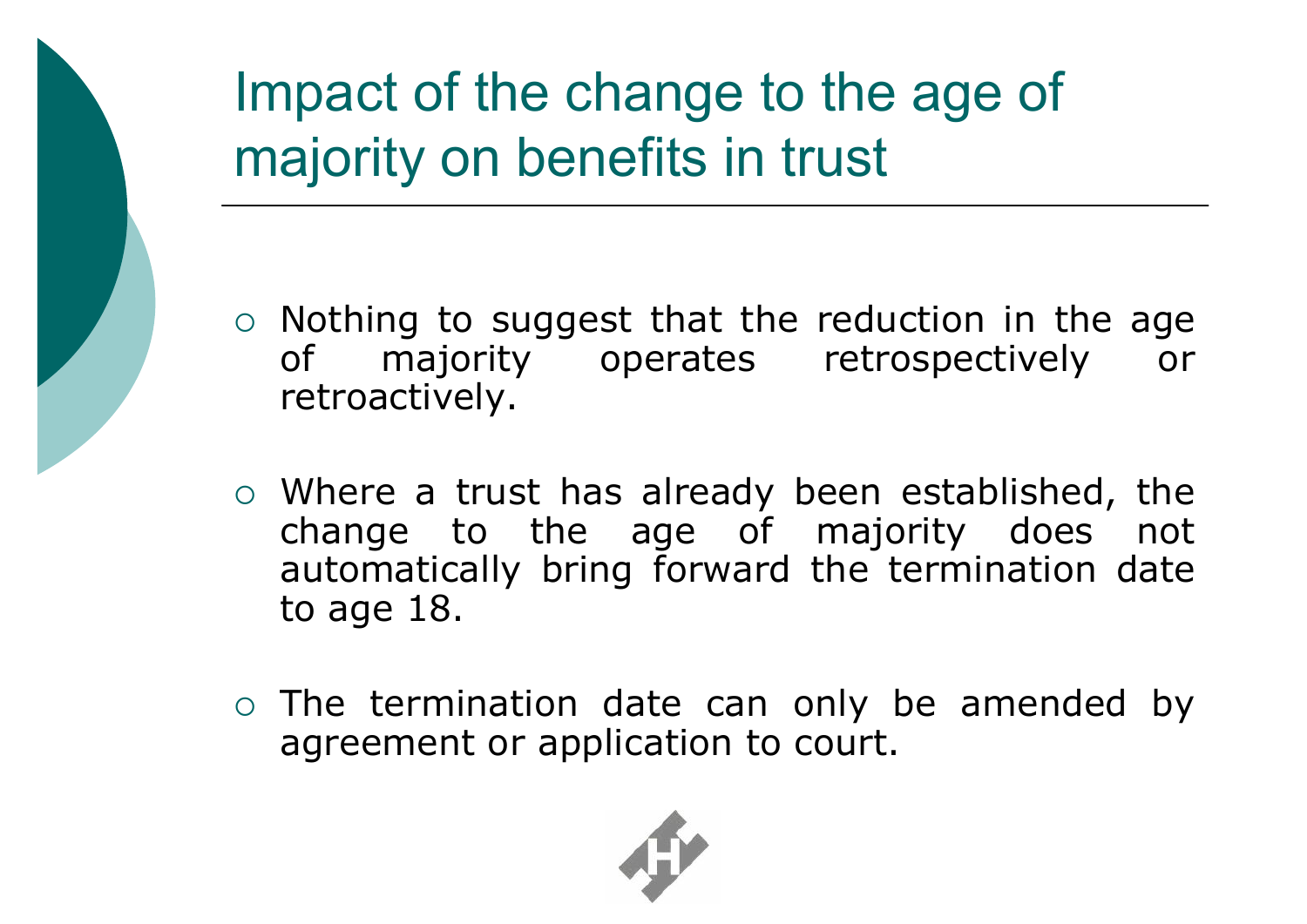

- o If cannot place a minor's benefit in trust beyond majority, or place major's benefit in trust without consent how can the benefit be kept in trust until age 21 without beneficiary's consent if s/he becomes a major at age 18 and requests termination?
- $\circ$  In law prior to 1 July 2007 the board was empowered to place the benefit in trust until age 21 and nothing in law has changed this.
- ° Rule that benefits cannot be placed in trust for a minor beyond his/her age of majority only applies so long as there is no other law requiring or permitting the retention of these benefits beyond the age of majority.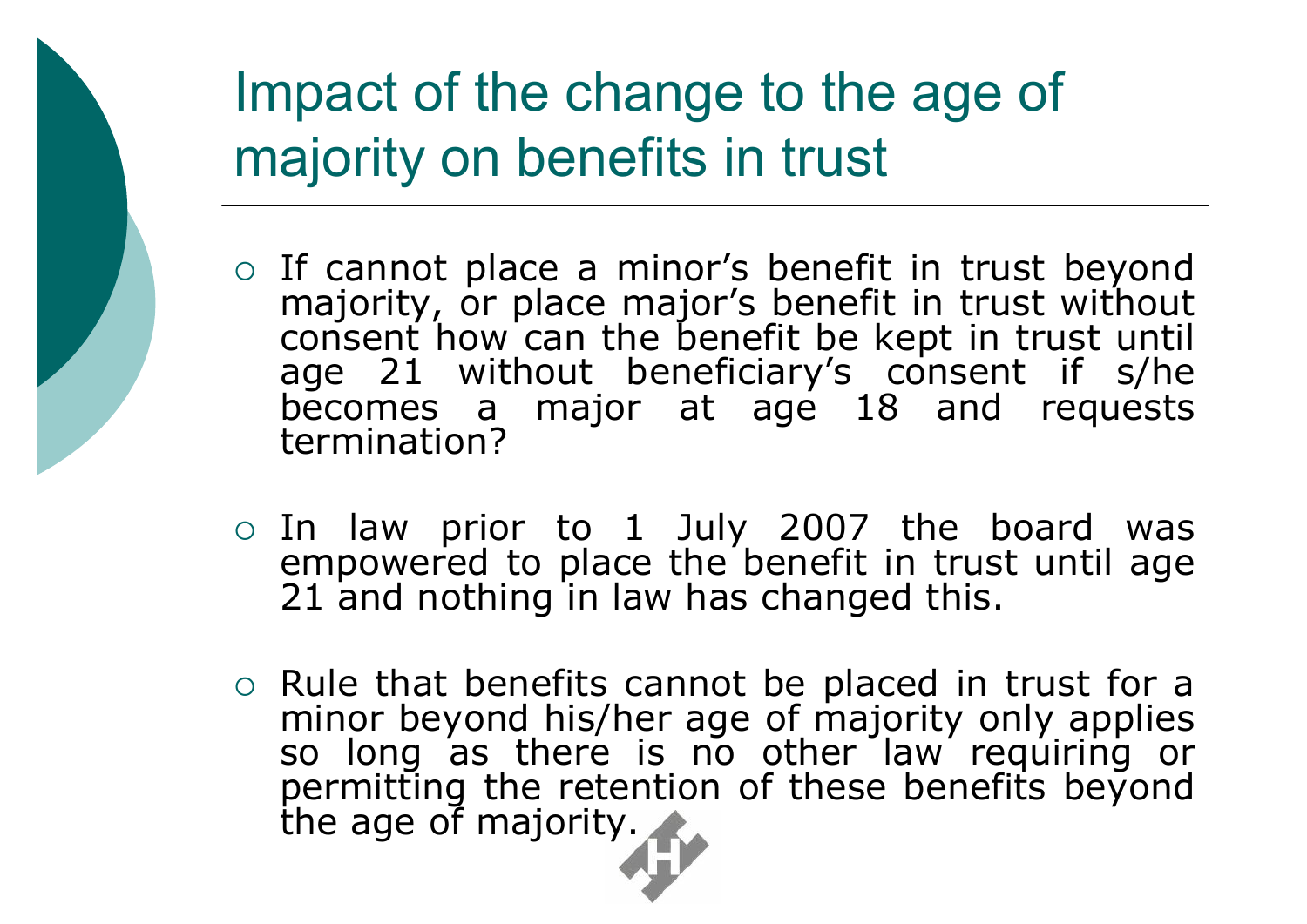# Payment of Children's Pensions

- ° No legislative requirement that fund pays child's pension
- $\circ$  Regulated by the rules and/or annuity
- $\circ$  "Eligible child" change to age of majority matters only if definition refers to "age of majority"
- $\circ$  If stipulates age, no impact